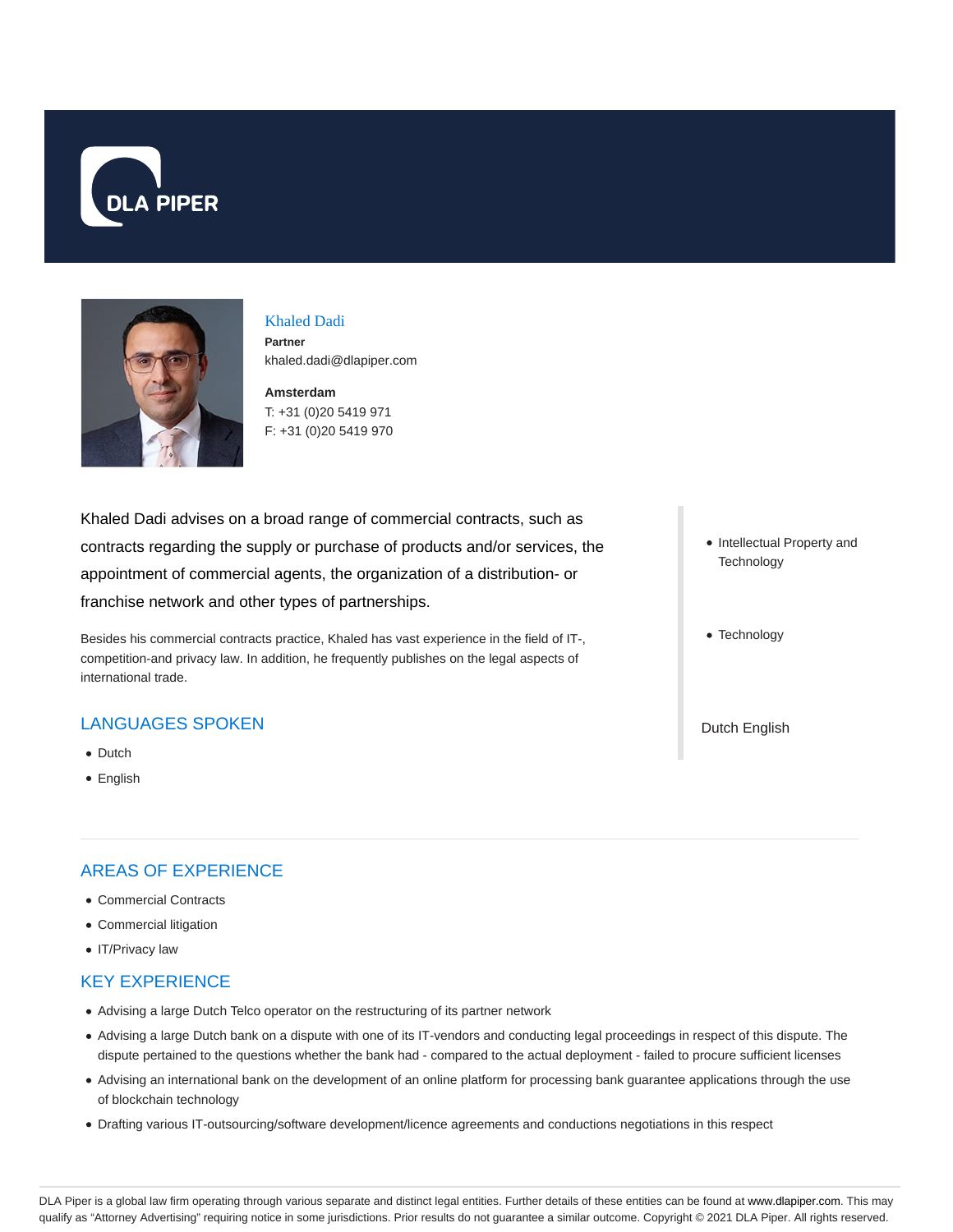- Advising a large content protection vendor on all legal aspects related to the said vendor's sales and procurement related activities, ranging from licensing-, sales-, VAR-, R&D- and procurement agreements
- Advising an international IT-vendor on a dispute with one of its customers and conducting legal proceedings in this respect. The dispute pertained to an allegedly failed IT-project
- Advising one of the largest Dutch insurance companies on the implementation of a franchise network and drafting all relevant agreements
- Conducting various legal procedures in respect of the termination of commercial agency agreement

### **CREDENTIALS**

# Professional Qualifications

Advocaat admitted with the Nederlandse Orde van Advocaten

#### **Recognitions**

- Listed as Acritas Star™ Lawyer 2017
- Country expert franchising in "Who's Who in Franchising"

#### **Education**

- Magna Charta, specialist training course Dutch Civil Procedural law, 2017/2018
- Grotius Academy, National and International Contracts, 2006
- Leiden University, Dutch business law, 2000

## **INSIGHTS**

# **Publications**

- "Exit-strategies with outsourcing", automatiseringsgids, 2003
- 2007 2011: editor at legal publication 'Juridisch up to Date' for the section International trade law (various publications)
- Lexology country navigator for franchising 2017/2018

# **Events**

# Previous

**The New Dutch Franchise Act: A paradigm shift for franchise in the Netherlands**

3 December 2020 Webinar

# **NEWS**

**DLA Piper advises Rabo Carbon Bank on sale of voluntary carbon credits to Vattenfall, Greenchoice, Interfood Group, Hoogwegt Group and Interpolis**

DLA Piper is a global law firm operating through various separate and distinct legal entities. Further details of these entities can be found at www.dlapiper.com. This may qualify as "Attorney Advertising" requiring notice in some jurisdictions. Prior results do not guarantee a similar outcome. Copyright © 2021 DLA Piper. All rights reserved.